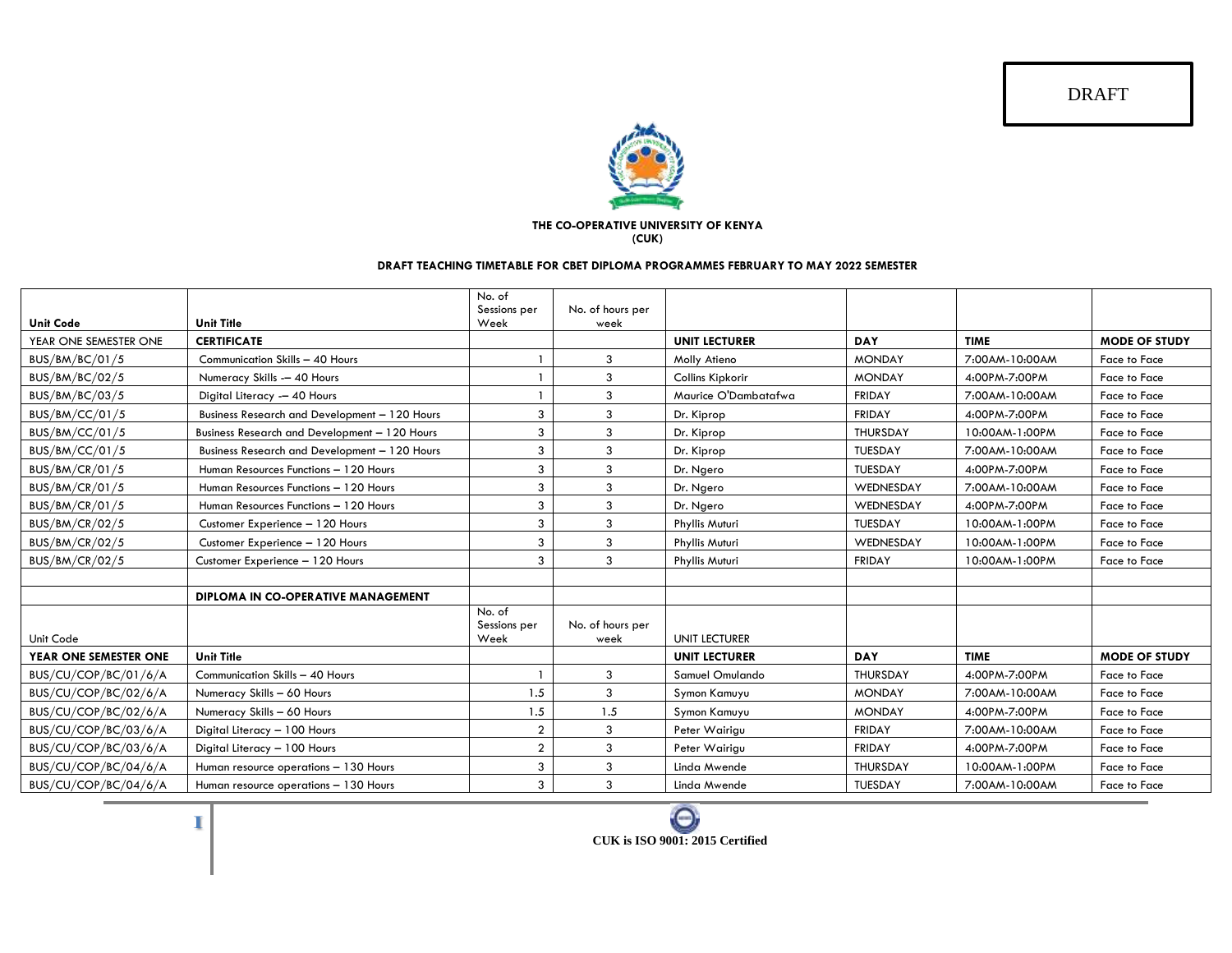| BUS/CU/COP/BC/04/6/A                         | Human resource operations - 130 Hours                                 | 3                | 3                | Linda Mwende            | TUESDAY         | 4:00PM-7:00PM   | Face to Face         |
|----------------------------------------------|-----------------------------------------------------------------------|------------------|------------------|-------------------------|-----------------|-----------------|----------------------|
| BUS/CU/COP/BC/05/6/A                         | Financial operations - 150 Hours                                      | $\overline{2}$   | 3                | Alice Muthia            | WEDNESDAY       | 7:00AM-10:00AM  | Face to Face         |
| BUS/CU/COP/BC/05/6/A                         | Financial operations - 150 Hours                                      | $\boldsymbol{2}$ | 3                | Alice Muthia            | WEDNESDAY       | 4:00PM-7:00PM   | Face to Face         |
|                                              | Marketing of cooperative society products and                         |                  |                  |                         |                 |                 |                      |
| BUS/CU/COP/BC/06/6/A                         | services - 120 Hours                                                  | 3                | 3                | Dormitilla Wangari      | <b>TUESDAY</b>  | 10:00AM-1:00PM  | Face to Face         |
| BUS/CU/COP/BC/06/6/A                         | Marketing of cooperative society products and<br>services - 120 Hours | 3                | 3                | Dormitilla Wangari      | WEDNESDAY       | 10:00AM-1:00PM  | Face to Face         |
|                                              | Marketing of cooperative society products and                         |                  |                  |                         |                 |                 |                      |
| BUS/CU/COP/BC/06/6/A                         | services - 120 Hours                                                  | 3                | 3                | Dormitilla Wangari      | <b>THURSDAY</b> | 7:00AM-10:00AM  | Face to Face         |
| BUS/CU/COP/BC/07/6/A                         | Operation systems management - 160 Hours                              | $\overline{2}$   | 3                | Emmanuel Malingi        | <b>FRIDAY</b>   | 7:00AM-10:00AM  | Face to Face         |
| BUS/CU/COP/BC/07/6/A                         | Operation systems management - 160 Hours                              | $\overline{2}$   | 3                | <b>Emmanuel Malingi</b> | <b>MONDAY</b>   | 10:00AM-1:00PM  | Face to Face         |
|                                              |                                                                       |                  |                  |                         |                 |                 |                      |
| YEAR ONE SEMESTER TWO                        | DIPLOMA IN CO-OPERATIVE MANAGEMENT                                    |                  |                  | <b>UNIT LECTURER</b>    | <b>DAY</b>      | <b>TIME</b>     | <b>MODE OF STUDY</b> |
| BUS/CU/COP/BC/03/6/A                         | Digital Literacy (Continued)                                          | $\overline{1}$   | $\mathbf{1}$     | Peter Wairigu           | <b>FRIDAY</b>   | 10:00AM-11:00AM | Face to Face         |
| BUS/CU/COP/BC/05/6/A                         | Entrepreneurial Skills - 80 Hours                                     | $\overline{2}$   | 3                | Grace Wambui            | <b>THURSDAY</b> | 7:00AM-10:00AM  | Face to Face         |
| BUS/CU/COP/BC/05/6/A                         | Entrepreneurial Skills - 80 Hours                                     | $\boldsymbol{2}$ | 3                | Grace Wambui            | THURSDAY        | 1:00PM-4:00PM   | Face to Face         |
| BUS/CU/COP/BC/05/6/A                         | Financial operations - 150 Hours                                      | 1.5              | 3                | John Gachenga           | THURSDAY        | 10:00AM-1:00PM  | Face to Face         |
| BUS/CU/COP/BC/05/6/A                         | Financial operations - 150 Hours                                      | 1.5              | 1.5              | John Gachenga           | <b>FRIDAY</b>   | 8:30AM-10:00AM  | Face to Face         |
| BUS/CU/COP/BC/07/6/A                         | Operation systems management - 160 Hours                              | $\overline{a}$   | 3                | <b>Emmanuel Malingi</b> | WEDNESDAY       | 10:00AM-1:00PM  | Face to Face         |
| BUS/CU/COP/BC/07/6/A                         | Operation systems management - 160 Hours                              | $\overline{2}$   | 3                | <b>Emmanuel Malingi</b> | <b>MONDAY</b>   | 7:00AM-10:00AM  | Face to Face         |
|                                              | Cooperative society performance management -                          |                  |                  |                         |                 |                 |                      |
| BUS/CU/COP/CR/05/6/A                         | 140 Hours                                                             | $\overline{2}$   | 3                | Joash Rono              | WEDNESDAY       | 7:00AM-10:00AM  | Face to Face         |
| BUS/CU/COP/CR/05/6/A                         | Cooperative society performance management -<br>140 Hours             | $\overline{2}$   | 3                | Joash Rono              | WEDNESDAY       | 1:00PM-4:00PM   | Face to Face         |
| BUS/CU/COP/CR/06/6/A                         | Cooperative society public relations - 110 Hours                      | 2.5              | 3                | Molly Atieno            | <b>MONDAY</b>   | 10:00AM-1:00PM  | Face to Face         |
| BUS/CU/COP/CR/06/6/A                         | Cooperative society public relations - 110 Hours                      | 2.5              | 3                | Molly Atieno            | <b>MONDAY</b>   | 4:00PM-7:00PM   | Face to Face         |
| BUS/CU/COP/CR/06/6/A                         |                                                                       |                  |                  |                         |                 |                 |                      |
|                                              | Cooperative society public relations - 110 Hours                      | 2.5              | 1.5              | Molly Atieno            | <b>FRIDAY</b>   | 7:00AM-8:30AM   | Face to Face         |
| BUS/CU/COP/CR/07/6/A<br>BUS/CU/COP/CR/07/6/A | Cooperative society's strategic planning - 150 Hours                  | $\boldsymbol{2}$ | 3                | Ken Okeyo               | TUESDAY         | 7:00AM-10:00AM  | Face to Face         |
| BUS/CU/COP/CR/07/6/A                         | Cooperative society's strategic planning - 150 Hours                  | $\overline{2}$   | 3                | Ken Okeyo               | TUESDAY         | 1:00PM-4:00PM   | Face to Face         |
|                                              |                                                                       | No. of           |                  |                         |                 |                 |                      |
|                                              |                                                                       | Sessions per     | No. of hours per |                         |                 |                 |                      |
| S/No                                         | <b>DIPLOMA PROJECT MANAGEMENT</b>                                     | Week             | week             |                         |                 |                 |                      |
| YEAR ONE SEMESTER TWO                        | Unit                                                                  |                  |                  | <b>UNIT LECTURER</b>    | <b>DAY</b>      | <b>TIME</b>     | <b>MODE OF STUDY</b> |
| BUS/OS/PM/BC/03/6/A                          | Digital Literacy (Continued)                                          | -1               | -1               | Maurice O'Dambatafwa    | WEDNESDAY       | 5:00PM-6:00PM   | Face to Face         |
| BUS/OS/PM/BC/04/6/A                          | Entrepreneurial Skills - 80 Hours                                     | $\overline{a}$   | 3                | Grace Wambui            | <b>MONDAY</b>   | 10:00AM-1:00PM  | Face to Face         |
| BUS/OS/PM/BC/04/6/A                          | Entrepreneurial Skills - 80 Hours                                     | $\boldsymbol{2}$ | 3                | Grace Wambui            | TUESDAY         | 7:00AM-10:00AM  | Face to Face         |
| BUS/OS/PM/CR/05/6/A                          | Project financing - 180 Hours                                         | $\overline{2}$   | 3                | Petronilla Ngumbi       | TUESDAY         | 1:00PM-4:00PM   | Face to Face         |
| BUS/OS/PM/CR/05/6/A                          | Project financing - 180 Hours                                         | $\boldsymbol{2}$ | 3                | Petronilla Ngumbi       | THURSDAY        | 7:00AM-10:00AM  | Face to Face         |
| BUS/OS/PM/CR/03/6/A                          | Project implementation - 180 Hours                                    | 2.5              | 3                | Emmy Rotich             | THURSDAY        | 1:00PM-4:00PM   | Face to Face         |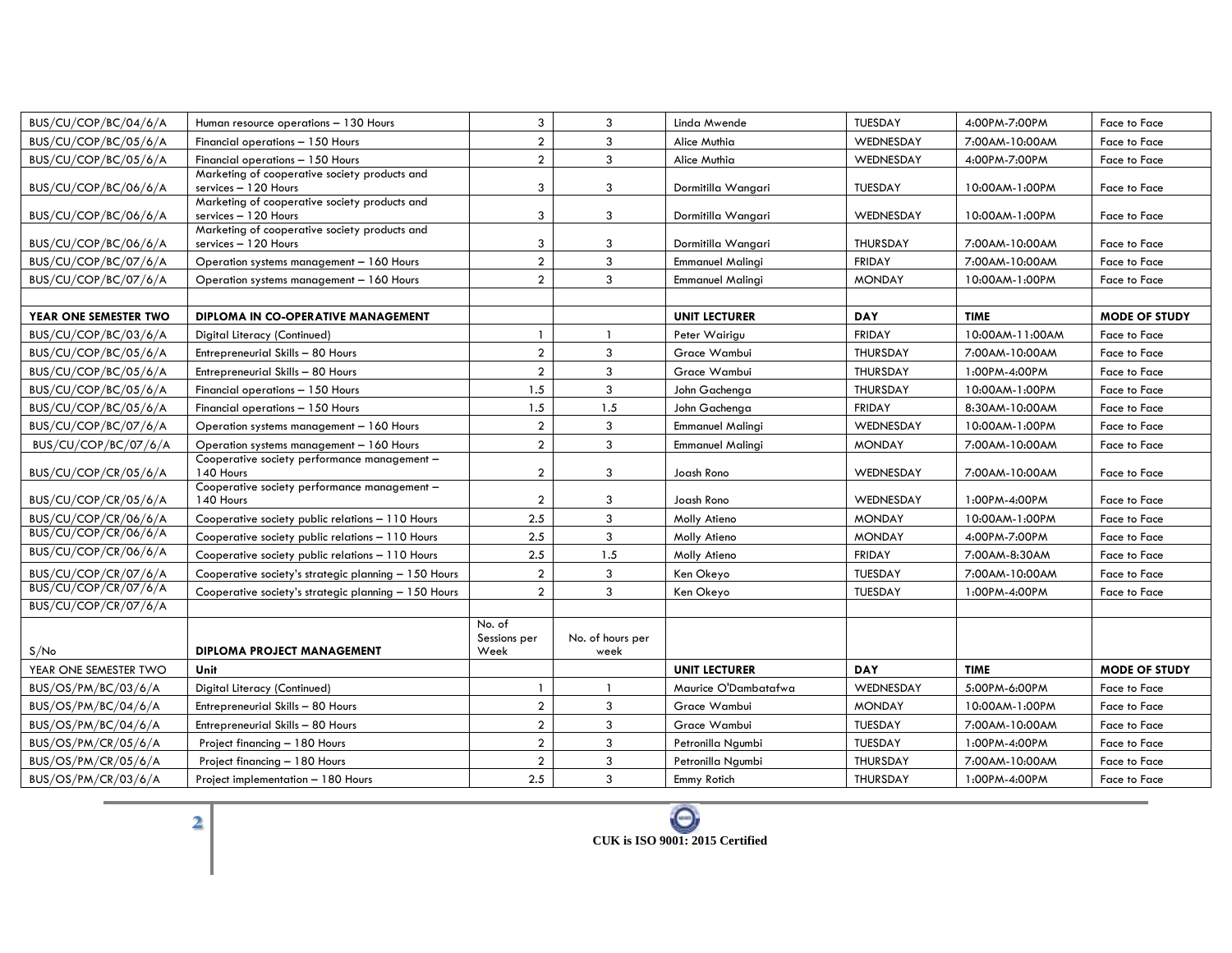| BUS/OS/PM/CR/03/6/A   | Project implementation - 180 Hours            | 2.5                     | 3                | Emmy Rotich          | WEDNESDAY       | 10:00AM-1:00PM  | Face to Face         |
|-----------------------|-----------------------------------------------|-------------------------|------------------|----------------------|-----------------|-----------------|----------------------|
| BUS/OS/PM/CR/03/6/A   | Project implementation - 180 Hours            | 2.5                     | 1.5              | Emmy Rotich          | <b>FRIDAY</b>   | 7:00AM-8:30AM   | Face to Face         |
| BUS/OS/PM/CR/04/6/A   | Project risks - 180 Hours                     | 2.5                     | 3                | Petronilla Ngumbi    | <b>MONDAY</b>   | 7:00AM-10:00AM  | Face to Face         |
| BUS/OS/PM/CR/04/6/A   | Project risks - 180 Hours                     | 2.5                     | 3                | Petronilla Ngumbi    | <b>MONDAY</b>   | 1:00PM-4:00PM   | Face to Face         |
| BUS/OS/PM/CR/04/6/A   | Project risks - 180 Hours                     | 2.5                     | 1.5              | Petronilla Ngumbi    | <b>FRIDAY</b>   | 10:00AM-11:30AM | Face to Face         |
| BUS/OS/PM/CR/06/6/A   | Project monitoring and evaluation - 180 Hours | 2.5                     | 3                | Emmy Rotich          | <b>TUESDAY</b>  | 4:00PM-7:00PM   | Face to Face         |
| BUS/OS/PM/CR/06/6/A   | Project monitoring and evaluation - 180 Hours | 2.5                     | 3                | Emmy Rotich          | THURSDAY        | 10:00AM-1:00PM  | Face to Face         |
| BUS/OS/PM/CR/06/6/A   | Project monitoring and evaluation - 180 Hours | 2.5                     | 1.5              | Emmy Rotich          | <b>FRIDAY</b>   | 8:30AM-10:00AM  | Face to Face         |
|                       |                                               |                         |                  |                      |                 |                 |                      |
|                       |                                               | No. of<br>Sessions per  | No. of hours per |                      |                 |                 |                      |
|                       | DIPLOMA IN SUPPLY CHAIN MANAGEMENT            | Week                    | week             |                      |                 |                 |                      |
| YEAR ONE SEMESTER ONE | Unit                                          |                         |                  | <b>UNIT LECTURER</b> | <b>DAY</b>      | <b>TIME</b>     | <b>MODE OF STUDY</b> |
| BUS/CU/SC/BC/01/6/A   | Communication Skills - 40 Hours               | $\overline{1}$          | 3                | Samuel Omulando      | THURSDAY        | 4:00PM-7:00PM   | Face to Face         |
| BUS/CU/SC/BC/02/6/A   | Numeracy Skills - 60 Hours                    | 1.5                     | 3                | Symon Kamuyu         | <b>MONDAY</b>   | 7:00AM-10:00AM  | Face to Face         |
| BUS/CU/SC/BC/02/6/A   | Numeracy Skills - 60 Hours                    | 1.5                     | 1.5              | Symon Kamuyu         | <b>MONDAY</b>   | 4:00PM-7:00PM   | Face to Face         |
| BUS/CU/SC/BC/03/6/A   | Digital Literacy - 100 Hours                  | $\overline{2}$          | 3                | Peter Wairigu        | <b>FRIDAY</b>   | 7:00AM-10:00AM  | Face to Face         |
| BUS/CU/SC/BC/03/6/A   | Digital Literacy - 100 Hours                  | $\overline{a}$          | 3                | Peter Wairigu        | <b>FRIDAY</b>   | 4:00PM-7:00PM   | Face to Face         |
| BUS/CU/SC/CR/01/6/A   | Procurement of Goods and Services - 320 Hours | $\overline{4}$          | 3                | Collins Birir        | <b>MONDAY</b>   | 10:00AM-1:00PM  | Face to Face         |
| BUS/CU/SC/CR/01/6/A   | Procurement of Goods and Services - 320 Hours | $\overline{\mathbf{4}}$ | 3                | Collins Birir        | THURSDAY        | 10:00AM-1:00PM  | Face to Face         |
| BUS/CU/SC/CR/01/6/A   | Procurement of Goods and Services - 320 Hours | $\overline{\mathbf{4}}$ | 3                | Collins Birir        | <b>TUESDAY</b>  | 7:00AM-10:00AM  | Face to Face         |
| BUS/CU/SC/CR/01/6/A   | Procurement of Goods and Services - 320 Hours | $\overline{4}$          | 3                | Collins Birir        | TUESDAY         | 4:00PM-7:00PM   | Face to Face         |
| BUS/CU/SC/CR/02/6/A   | Warehousing of Procured Goods - 300 Hours     | $\overline{\mathbf{4}}$ | 3                | Maurice Kioko        | WEDNESDAY       | 7:00AM-10:00AM  | Face to Face         |
| BUS/CU/SC/CR/02/6/A   | Warehousing of Procured Goods - 300 Hours     | 4                       | 3                | Maurice Kioko        | WEDNESDAY       | 4:00PM-7:00PM   | Face to Face         |
| BUS/CU/SC/CR/02/6/A   | Warehousing of Procured Goods - 300 Hours     | $\overline{4}$          | 3                | Maurice Kioko        | <b>TUESDAY</b>  | 10:00AM-1:00PM  | Face to Face         |
| BUS/CU/SC/CR/02/6/A   | Warehousing of Procured Goods - 300 Hours     | $\overline{4}$          | 3                | Maurice Kioko        | WEDNESDAY       | 10:00AM-1:00PM  | Face to Face         |
| BUS/CU/SC/CR/03/6/A   | Distribution of Stored Goods - 360 Hours      | 2.5                     | 3                | Desmond Mwangi       | <b>FRIDAY</b>   | 10:00AM-1:00PM  | Face to Face         |
| BUS/CU/SC/CR/03/6/A   | Distribution of Stored Goods - 360 Hours      | 2.5                     | 3                | Desmond Mwangi       | WEDNESDAY       | 1:00PM-4:00PM   | Face to Face         |
| BUS/CU/SC/CR/03/6/A   | Distribution of Stored Goods - 360 Hours      | 2.5                     | 1.5              | Desmond Mwangi       | <b>FRIDAY</b>   | 8:30AM-10:00AM  | Face to Face         |
|                       |                                               |                         |                  |                      |                 |                 |                      |
| YEAR ONE SEMESTER TWO | DIPLOMA IN SUPPLY CHAIN MANAGEMENT            |                         |                  | <b>UNIT LECTURER</b> | <b>DAY</b>      | <b>TIME</b>     | <b>MODE OF STUDY</b> |
| BUS/CU/SC/BC/03/6/A   | Digital Literacy (Continued)                  | $\overline{1}$          | -1               | Maurice O'Dambatafwa | THURSDAY        | 7:00AM-8:00AM   | Face to Face         |
| BUS/CU/SC/BC/04/6/A   | Entrepreneurial Skills - 80 Hours             | $\overline{2}$          | 3                | Joseph Kinyanjui     | <b>MONDAY</b>   | 7:00AM-10:00AM  | Face to Face         |
| BUS/CU/SC/BC/04/6/A   | Entrepreneurial Skills - 80 Hours             | $\overline{2}$          | 3                | Joseph Kinyanjui     | <b>MONDAY</b>   | 4:00PM-7:00PM   | Face to Face         |
| BUS/CU/SC/CR/01/6/A   | Procurement of Goods and Services - 320 Hours | 3.5                     | 3                | Collins Birir        | <b>FRIDAY</b>   | 7:00AM-10:00AM  | Face to Face         |
| BUS/CU/SC/CR/01/6/A   | Procurement of Goods and Services - 320 Hours | 3.5                     | 3                | Collins Birir        | <b>FRIDAY</b>   | 4:00PM-7:00PM   | Face to Face         |
| BUS/CU/SC/CR/01/6/A   | Procurement of Goods and Services - 320 Hours | 3.5                     | 3                | Collins Birir        | <b>THURSDAY</b> | 10:00AM-1:00PM  | Face to Face         |
| BUS/CU/SC/CR/01/6/A   | Procurement of Goods and Services - 320 Hours | 3.5                     | 1.5              | Collins Birir        | <b>TUESDAY</b>  | 7:00AM-10:00AM  | Face to Face         |

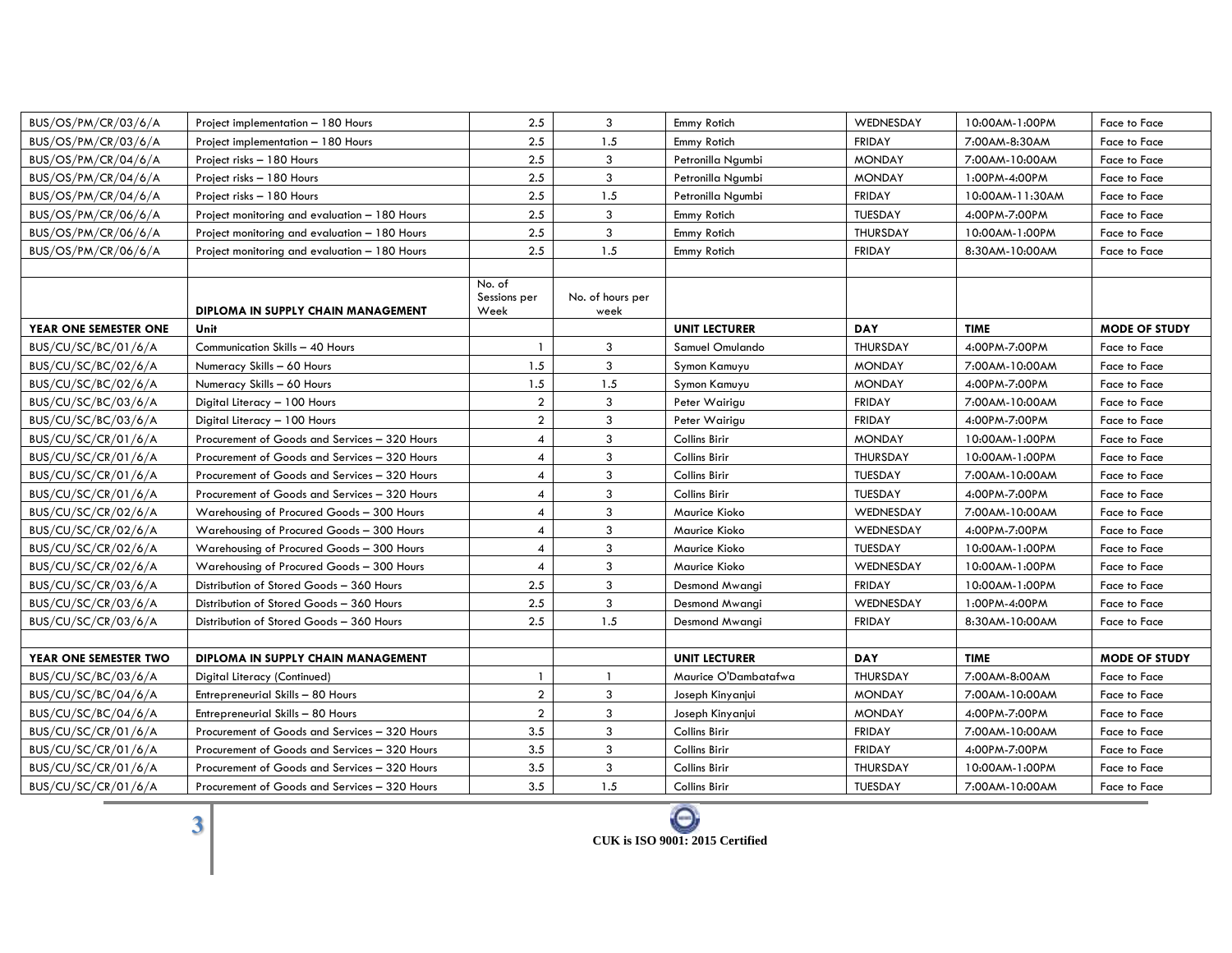| BUS/CU/SC/CR/02/6/A   | Warehousing of Procured Goods - 300 Hours      | 3                              | 3                        | Maurice Kioko        | <b>TUESDAY</b>  | 4:00PM-7:00PM  | Face to Face         |
|-----------------------|------------------------------------------------|--------------------------------|--------------------------|----------------------|-----------------|----------------|----------------------|
| BUS/CU/SC/CR/02/6/A   | Warehousing of Procured Goods - 300 Hours      | 3                              | 3                        | Maurice Kioko        | WEDNESDAY       | 7:00AM-10:00AM | Face to Face         |
| BUS/CU/SC/CR/02/6/A   | Warehousing of Procured Goods - 300 Hours      | 3                              | 3                        | Maurice Kioko        | WEDNESDAY       | 4:00PM-7:00PM  | Face to Face         |
| BUS/CU/SC/CR/03/6/A   | Distribution of Stored Goods - 360 Hours       | 3                              | 3                        | Desmond Mwangi       | <b>TUESDAY</b>  | 10:00AM-1:00PM | Face to Face         |
| BUS/CU/SC/CR/03/6/A   | Distribution of Stored Goods - 360 Hours       | 3                              | 3                        | Desmond Mwangi       | WEDNESDAY       | 10:00AM-1:00PM | Face to Face         |
| BUS/CU/SC/CR/03/6/A   | Distribution of Stored Goods - 360 Hours       | 3                              | 3                        | Desmond Mwangi       | <b>FRIDAY</b>   | 10:00AM-1:00PM | Face to Face         |
| BUS/CU/SC/CR/04/6/A   | Supply Chain Operations Management - 340 Hours | $\overline{4}$                 | 3                        | Vanessa Dacha        | <b>THURSDAY</b> | 4:00PM-7:00PM  | Face to Face         |
| BUS/CU/SC/CR/04/6/A   | Supply Chain Operations Management - 340 Hours | $\overline{4}$                 | 3                        | Vanessa Dacha        | <b>MONDAY</b>   | 10:00AM-1:00PM | Face to Face         |
| BUS/CU/SC/CR/04/6/A   | Supply Chain Operations Management - 340 Hours | $\overline{4}$                 | 3                        | Vanessa Dacha        | <b>FRIDAY</b>   | 1:00PM-4:00PM  | Face to Face         |
| BUS/CU/SC/CR/04/6/A   | Supply Chain Operations Management - 340 Hours | $\overline{4}$                 | 3                        | Vanessa Dacha        | WEDNESDAY       | 1:00PM-4:00PM  | Face to Face         |
|                       |                                                |                                |                          |                      |                 |                |                      |
|                       |                                                |                                |                          |                      |                 |                |                      |
|                       | DIPLOMA IN BUSINESS MANAGEMENT                 |                                |                          |                      |                 |                |                      |
| S/No                  | Unit                                           | No. of<br>Sessions per<br>Week | No. of hours per<br>week | <b>UNIT LECTURER</b> |                 |                |                      |
|                       |                                                |                                |                          |                      |                 |                |                      |
| YEAR ONE SEMESTER ONE |                                                |                                |                          | <b>UNIT LECTURER</b> | <b>DAY</b>      | <b>TIME</b>    | <b>MODE OF STUDY</b> |
| BUS/BM/BC/01/6        | Communication Skills - 40 Hours                |                                | 3                        | Samuel Omulando      | <b>THURSDAY</b> | 4:00PM-7:00PM  | Face to Face         |
| BUS/BM/BC/02/6        | Numeracy Skills - 70 Hours                     | $\overline{2}$                 | 3                        | Symon Kamuyu         | <b>MONDAY</b>   | 7:00AM-10:00AM | Face to Face         |
| BUS/BM/BC/02/6        | Numeracy Skills - 70 Hours                     | $\overline{2}$                 | 3                        | Symon Kamuyu         | <b>MONDAY</b>   | 4:00PM-7:00PM  | Face to Face         |
| BUS/BM/BC/03/6        | Digital Literacy - 80 Hours                    | $\overline{2}$                 | 3                        | Peter Wairigu        | <b>FRIDAY</b>   | 7:00AM-10:00AM | Face to Face         |
| BUS/BM/BC/03/6        | Digital Literacy - 80 Hours                    | $\overline{2}$                 | 3                        | Peter Wairigu        | <b>FRIDAY</b>   | 4:00PM-7:00PM  | Face to Face         |
| BUS/BM/CC/01/6        | Business Research and Development - 120 Hours  | 3                              | 3                        | Zipporah Muiruri     | <b>TUESDAY</b>  | 10:00AM-1:00PM | Face to Face         |
| BUS/BM/CC/01/6        | Business Research and Development - 120 Hours  | 3                              | 3                        | Zipporah Muiruri     | WEDNESDAY       | 10:00AM-1:00PM | Face to Face         |
| BUS/BM/CC/01/6        | Business Research and Development - 120 Hours  | 3                              | 3                        | Zipporah Muiruri     | <b>FRIDAY</b>   | 10:00AM-1:00PM | Face to Face         |
| BUS/BM/CR/01/6        | Develop Business Strategies - 150 Hours        | $\overline{2}$                 | 3                        | Dr. Lawrence Odollo  | WEDNESDAY       | 4:00PM-7:00PM  | Face to Face         |
| BUS/BM/CR/01/6        | Develop Business Strategies - 150 Hours        | $\overline{2}$                 | 3                        | Dr. Lawrence Odollo  | <b>MONDAY</b>   | 1:00PM-4:00PM  | Face to Face         |
| BUS/BM/CR/02/6        | Manage Human Resource - 200 Hours              | $\overline{2}$                 | 3                        | Dr. Ngero Kiragu     | <b>TUESDAY</b>  | 7:00AM-10:00AM | Face to Face         |
| BUS/BM/CR/02/6        | Manage Human Resource - 200 Hours              | $\overline{2}$                 | $\mathbf{3}$             | Dr. Ngero Kiragu     | <b>MONDAY</b>   | 10:00AM-1:00PM | Face to Face         |
| BUS/BM/CR/03/6        | Manage Customer - 200 Hours                    | $\overline{2}$                 | 3                        | Lyn Chief            | <b>THURSDAY</b> | 7:00AM-10:00AM | Face to Face         |

**Prepared By University Timetabler Mr. Victor Ochieng**